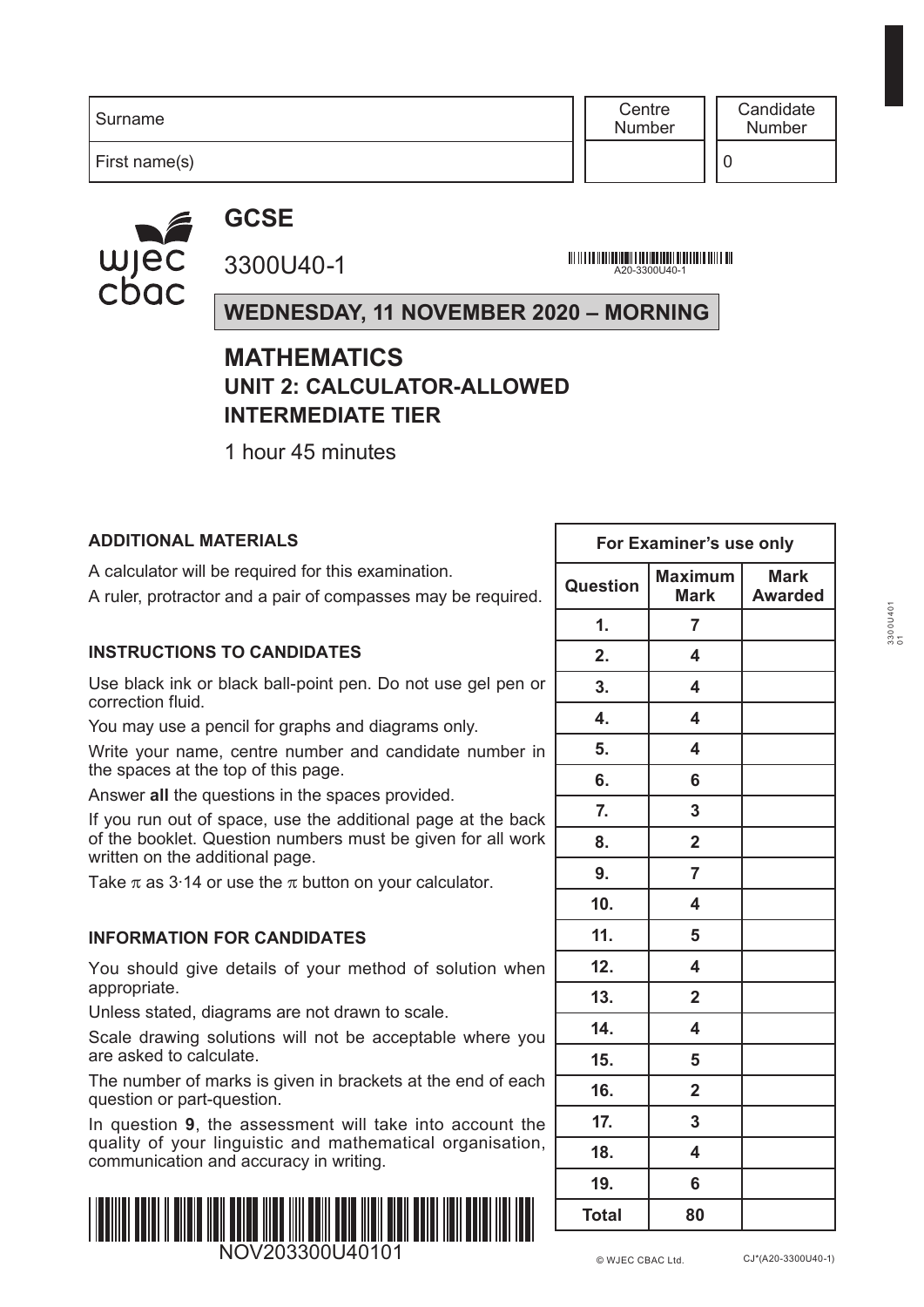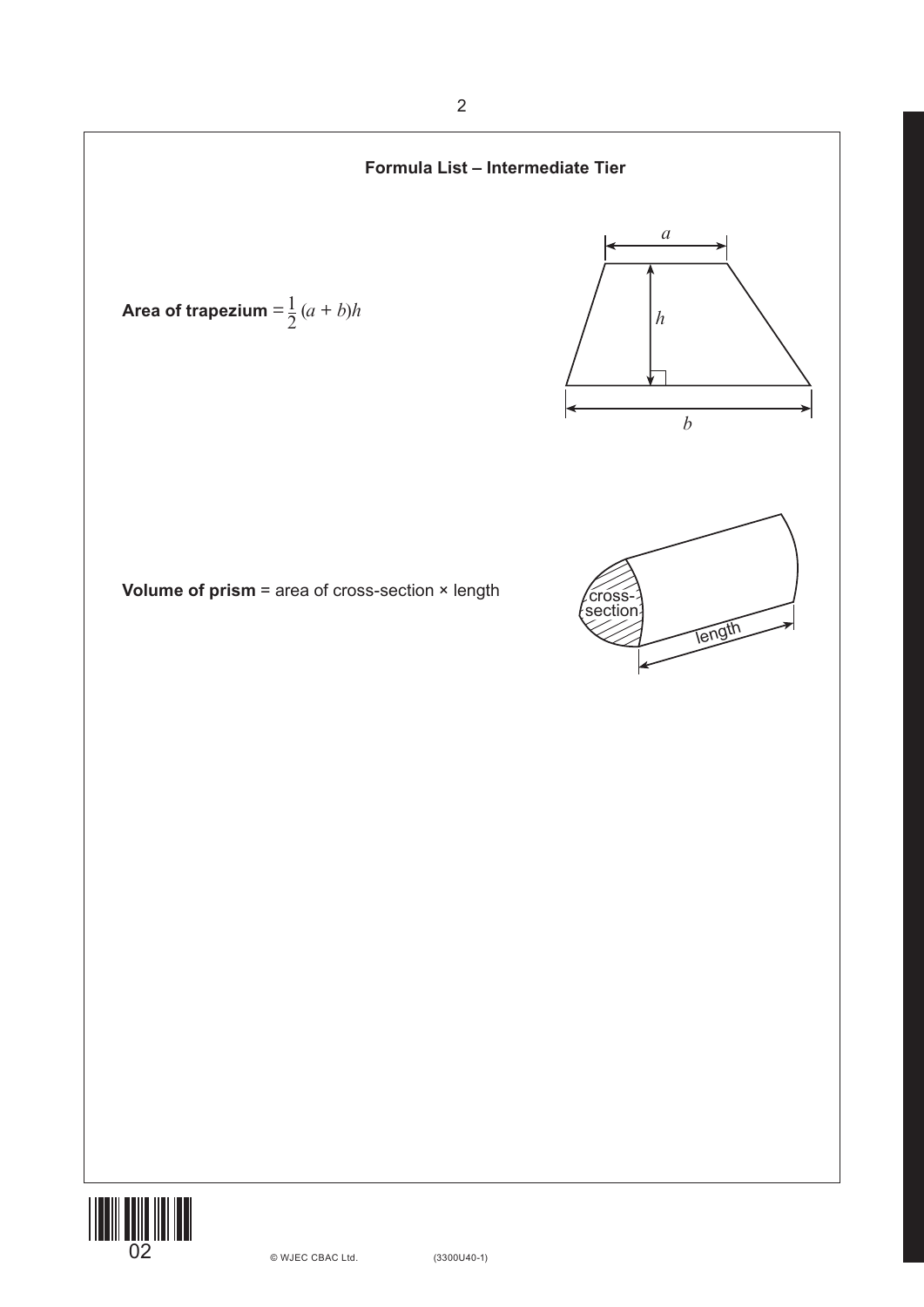| 1. | (a) |      | (i) Evaluate $\frac{1}{0.25^2}$ |      |                                                                |      |      | $[1]$ | Examiner<br>only |
|----|-----|------|---------------------------------|------|----------------------------------------------------------------|------|------|-------|------------------|
|    |     | (ii) | Evaluate $5.4^3 \times 3.7^2$ . |      | Give your answer correct to the nearest 10.                    |      |      | $[2]$ |                  |
|    | (b) |      | Find 62% of 7.8.                |      |                                                                |      |      | $[2]$ |                  |
|    | (c) | (i)  | Circle your answer.<br>91       | 151  | Which one of the following numbers is a multiple of 19?<br>199 | 219  | 247  | $[1]$ | 33000401         |
|    |     | (ii) | Circle your answer.<br>1197     | 2197 | Which one of the following numbers is a cube number?<br>3197   | 4197 | 5197 | $[1]$ |                  |
|    |     |      |                                 |      |                                                                |      |      |       |                  |
|    |     |      |                                 |      |                                                                |      |      |       |                  |

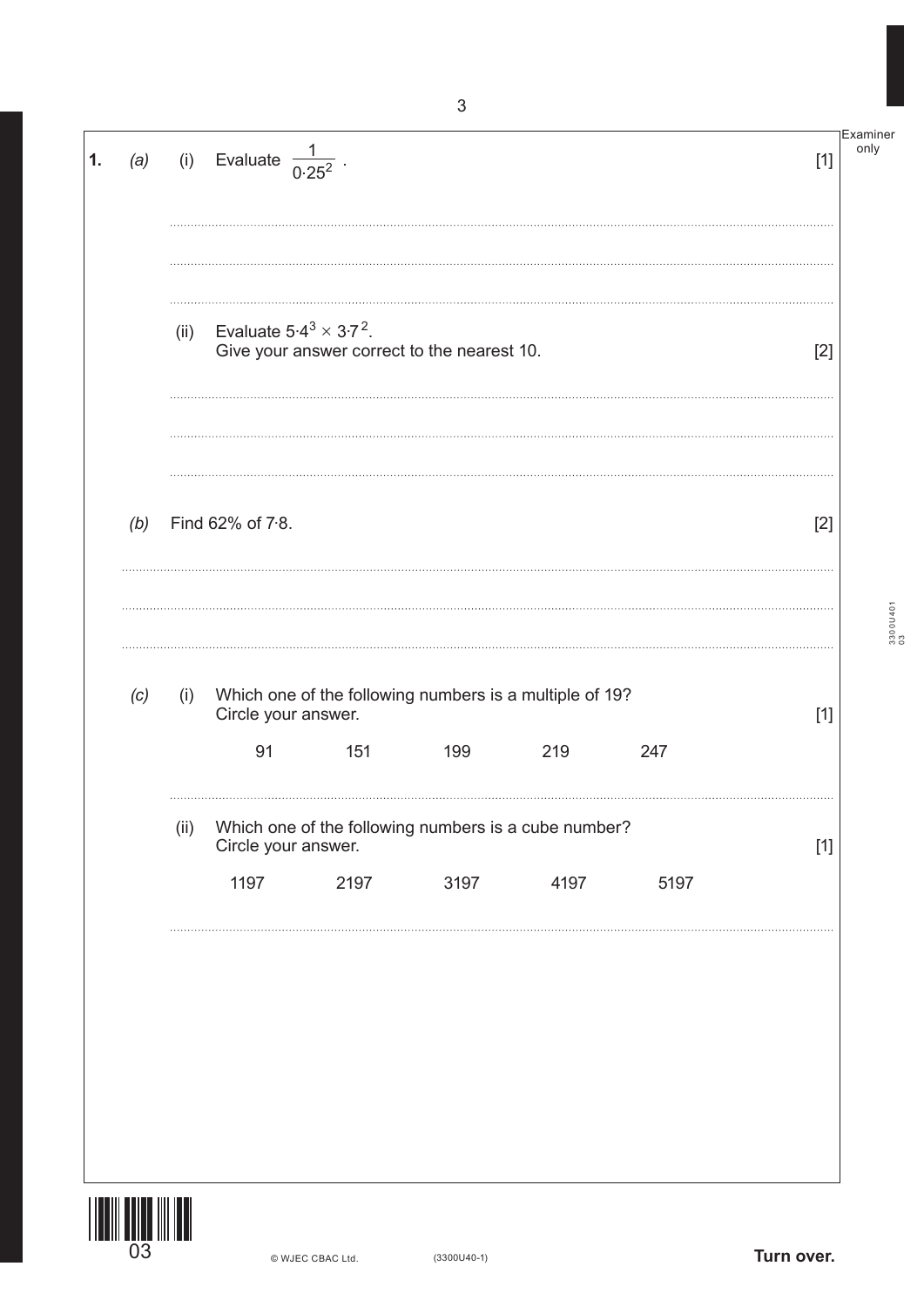|     |    |                                                          |           |    | Write down the next two numbers in the following sequence. |                                                                                       | $[2]$ |
|-----|----|----------------------------------------------------------|-----------|----|------------------------------------------------------------|---------------------------------------------------------------------------------------|-------|
|     | 50 | 39                                                       | 28        | 17 |                                                            |                                                                                       |       |
|     |    |                                                          |           |    |                                                            |                                                                                       |       |
| (b) |    |                                                          |           |    |                                                            | Use the formula $x = 4a + 3b$ to find the value of x when $a = 7.2$ and $b = -4.6$ .  | $[2]$ |
|     |    |                                                          |           |    |                                                            |                                                                                       |       |
|     |    | Identical rods can be placed end to end, as shown below. |           |    |                                                            |                                                                                       |       |
|     |    | Each rod is 17.5 cm long.                                |           |    |                                                            |                                                                                       |       |
|     |    |                                                          |           |    |                                                            |                                                                                       |       |
|     |    | $17.5$ cm                                                | $17.5$ cm |    | $17.5$ cm                                                  |                                                                                       |       |
|     |    |                                                          |           |    |                                                            |                                                                                       |       |
|     |    |                                                          |           |    |                                                            |                                                                                       |       |
|     |    |                                                          |           |    |                                                            | How many of these rods can be placed, in this way, between two points 4 metres apart? | $[4]$ |
|     |    |                                                          |           |    |                                                            |                                                                                       |       |
|     |    |                                                          |           |    |                                                            |                                                                                       |       |
|     |    |                                                          |           |    |                                                            |                                                                                       |       |
|     |    |                                                          |           |    |                                                            |                                                                                       |       |
|     |    |                                                          |           |    |                                                            |                                                                                       |       |
|     |    |                                                          |           |    |                                                            |                                                                                       |       |
|     |    |                                                          |           |    |                                                            |                                                                                       |       |
|     |    |                                                          |           |    |                                                            |                                                                                       |       |
|     |    |                                                          |           |    |                                                            |                                                                                       |       |
|     |    |                                                          |           |    |                                                            |                                                                                       |       |

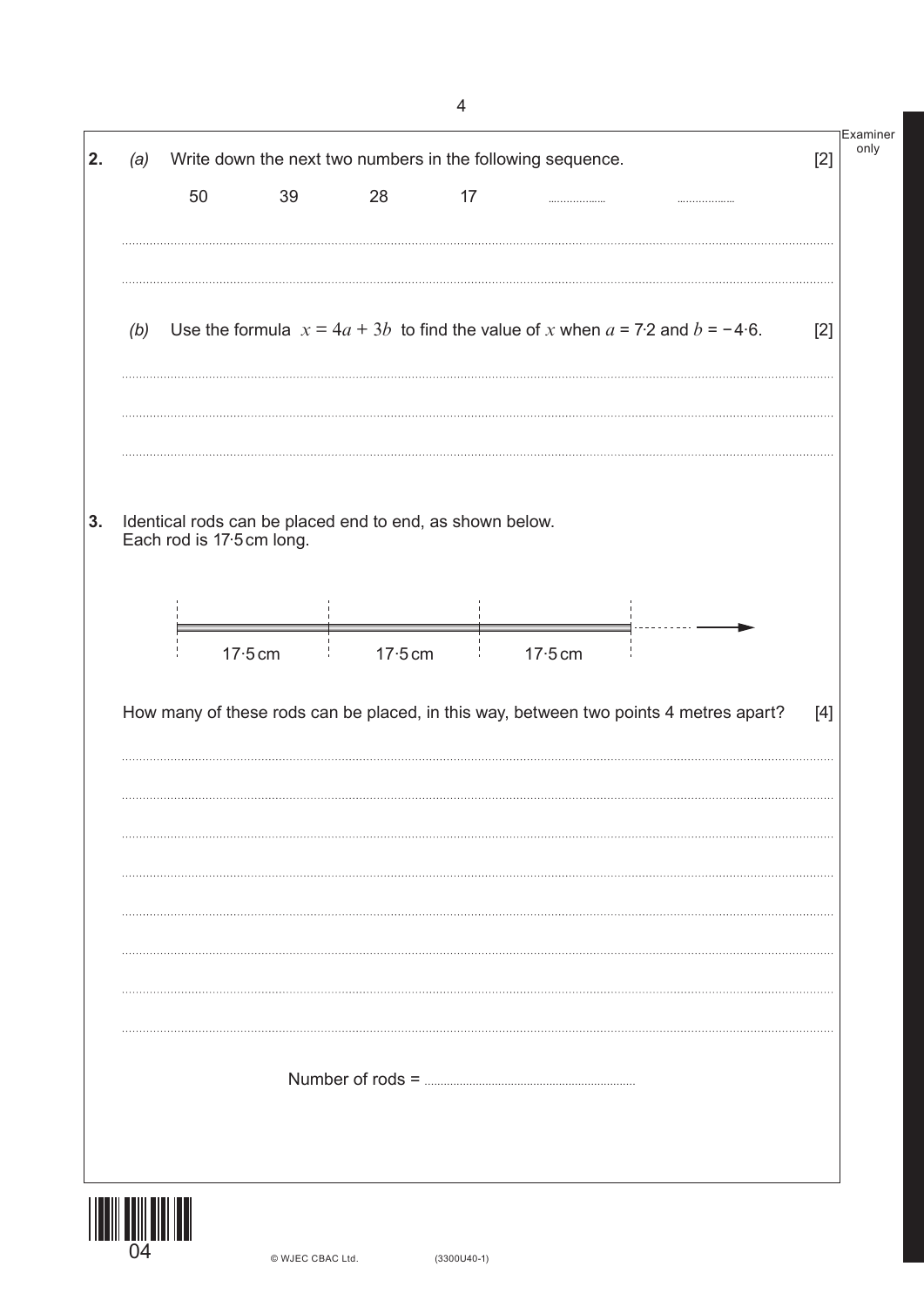| 4. | There are: | A game uses 15 coloured cards. |                                                                                                                                                                    |  |                |  |       |
|----|------------|--------------------------------|--------------------------------------------------------------------------------------------------------------------------------------------------------------------|--|----------------|--|-------|
|    |            | $\bullet$<br>$\bullet$         | 5 red (R) cards numbered 1 to 5,<br>5 yellow (Y) cards numbered 1 to 5,<br>5 pink (P) cards numbered 1 to 5.                                                       |  |                |  |       |
|    |            |                                | The cards are all placed in a box.<br>One card is chosen at random from the box.                                                                                   |  |                |  |       |
|    | (a)        |                                | The grid below is used to show all the possible outcomes.<br>Fill in all the spaces with a label or an outcome.<br>Some of the spaces have already been filled in. |  |                |  | $[2]$ |
|    |            |                                |                                                                                                                                                                    |  | Number         |  |       |
|    |            |                                |                                                                                                                                                                    |  |                |  |       |
|    |            | Colour                         |                                                                                                                                                                    |  | Y <sub>3</sub> |  |       |
|    |            |                                | Pink                                                                                                                                                               |  |                |  |       |
|    | (b)        | greater than 3?                | What is the probability that the card chosen at random is a pink card showing a number                                                                             |  |                |  | $[2]$ |
|    |            |                                |                                                                                                                                                                    |  |                |  |       |
|    |            |                                |                                                                                                                                                                    |  |                |  |       |
|    |            |                                |                                                                                                                                                                    |  |                |  |       |
|    |            |                                |                                                                                                                                                                    |  |                |  |       |
|    |            |                                |                                                                                                                                                                    |  |                |  |       |



3300U401  $3300$ U401

Examiner only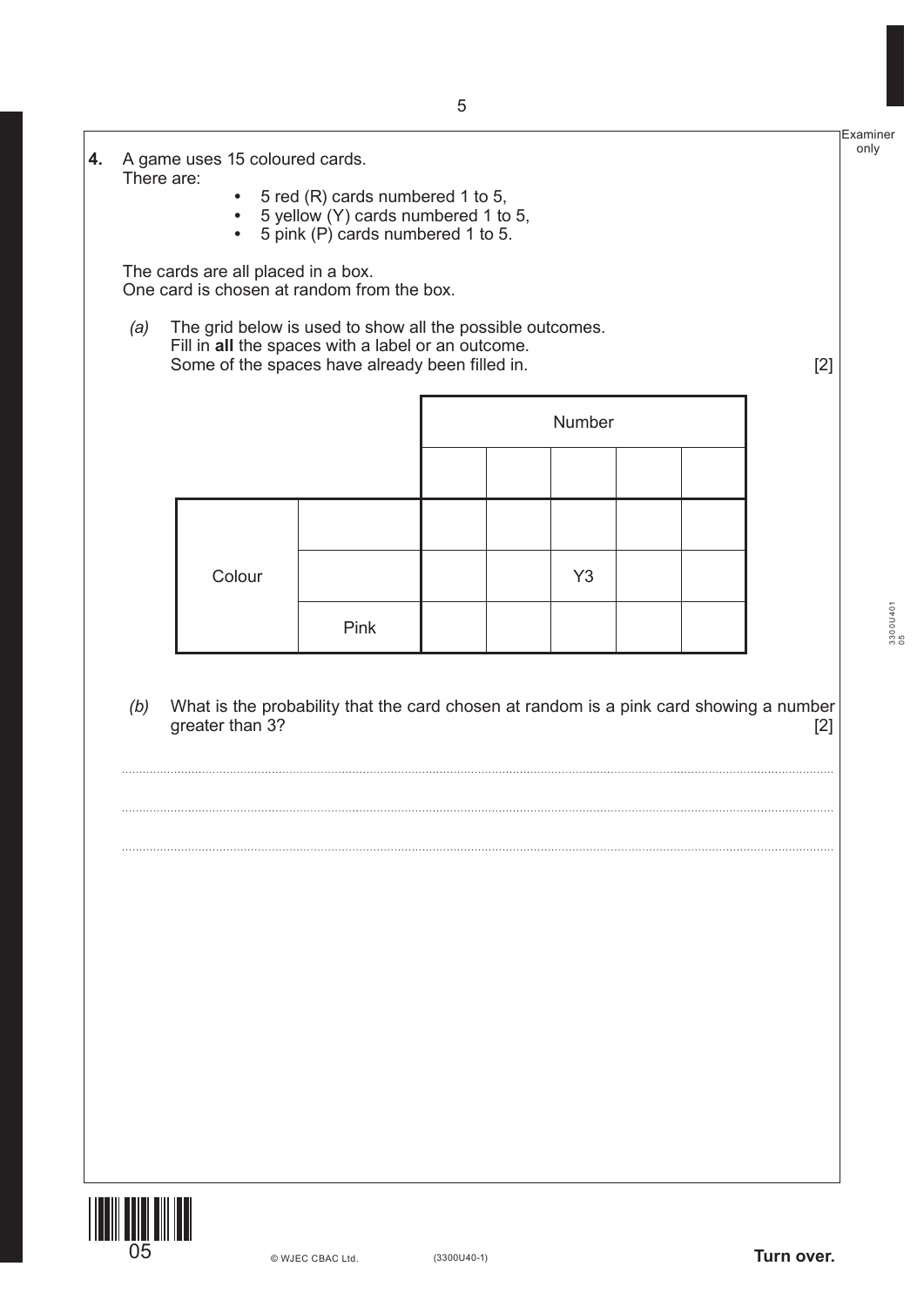

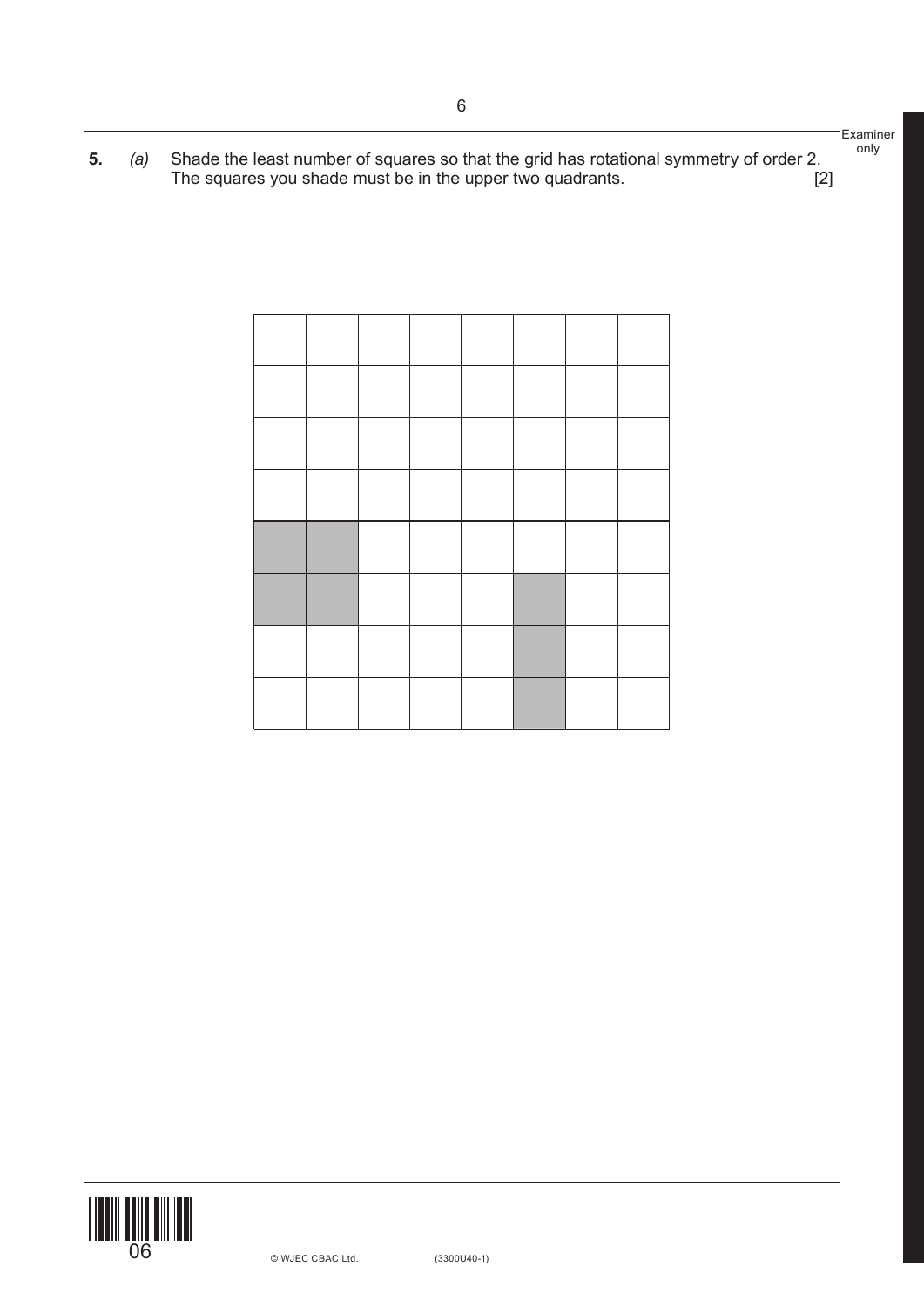



3300U401 3300U401<br>07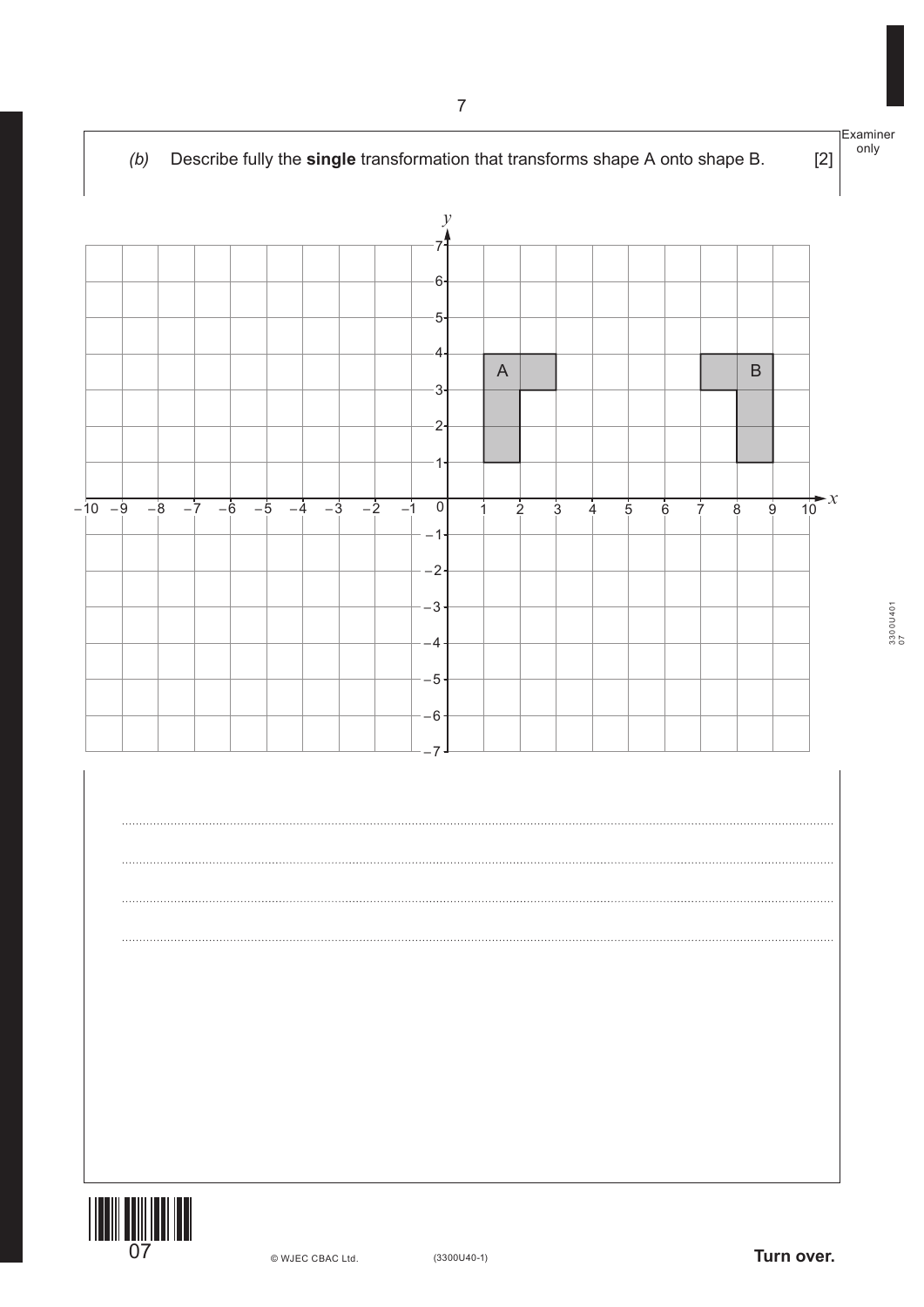| 6. |     | (a) Solve $5(2x + 3) = 20$ .                                                         | <b>Examiner</b><br>$[3]$ |
|----|-----|--------------------------------------------------------------------------------------|--------------------------|
|    |     |                                                                                      |                          |
|    |     |                                                                                      |                          |
|    |     |                                                                                      |                          |
|    | (b) | Factorise $7a + 21$ .                                                                | $[1]$                    |
|    | (c) | A number machine is shown below.                                                     |                          |
|    |     | <b>SUBTRACT</b><br><b>MULTIPLY</b><br><b>INPUT</b><br>OUTPUT<br>BY <sub>5</sub><br>3 |                          |
|    |     | Write down an expression for the OUTPUT when the INPUT is $n$ .                      | $[2]$                    |
|    |     |                                                                                      |                          |
|    |     |                                                                                      |                          |
|    |     |                                                                                      |                          |
|    |     |                                                                                      |                          |
|    |     |                                                                                      |                          |
|    |     |                                                                                      |                          |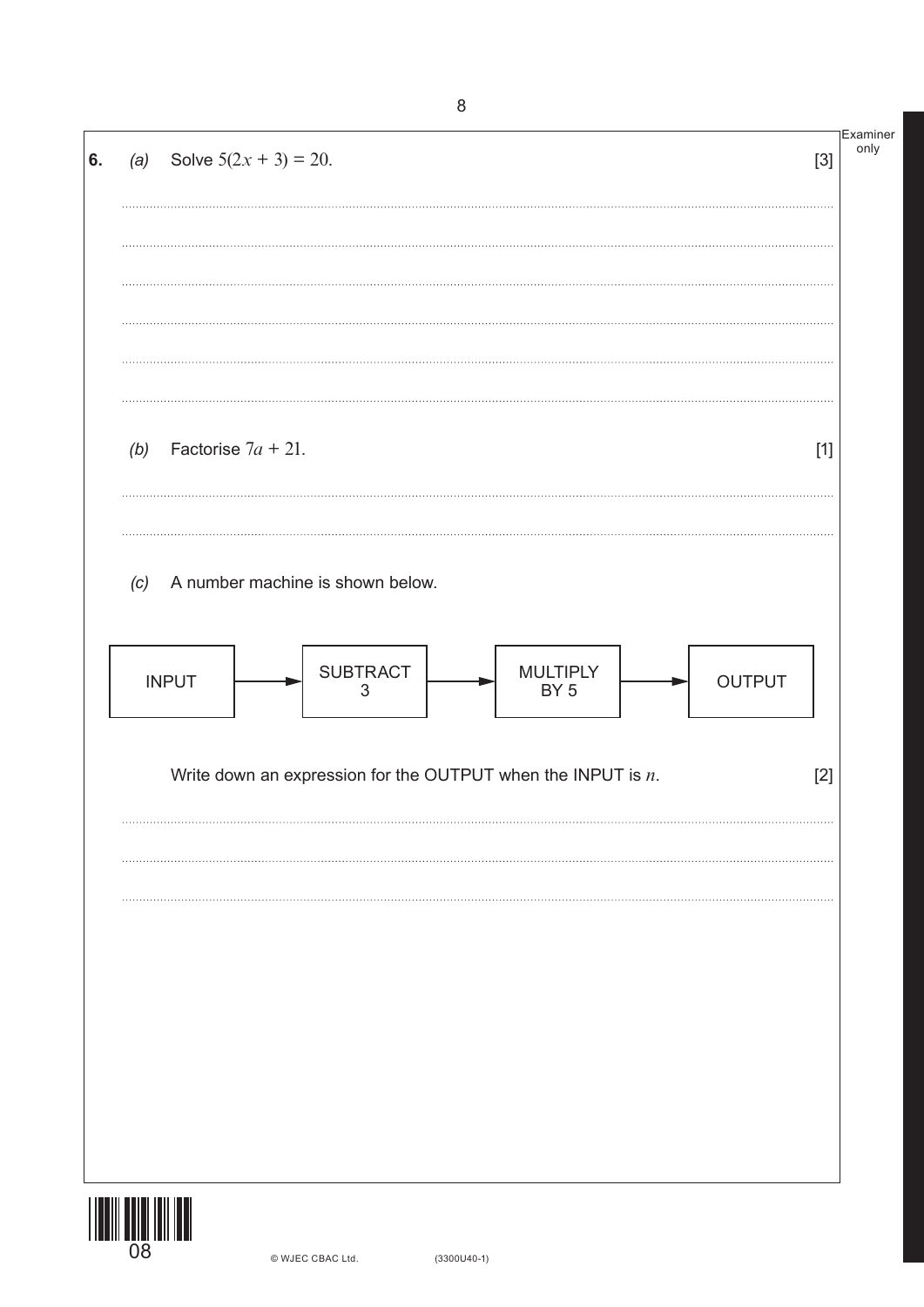| (a) | Is it possible for an isosceles triangle to have an angle of 140°?<br>Circle your answer.                                                          |       |
|-----|----------------------------------------------------------------------------------------------------------------------------------------------------|-------|
|     | You must give an explanation for your answer.                                                                                                      | $[1]$ |
|     | <b>YES</b><br><b>NO</b>                                                                                                                            |       |
|     |                                                                                                                                                    |       |
| (b) | Is it possible for a rhombus to have an angle of 120° and an angle of 30°?<br>Circle your answer.<br>You must give an explanation for your answer. | $[1]$ |
|     | <b>YES</b><br><b>NO</b>                                                                                                                            |       |
|     |                                                                                                                                                    |       |
|     |                                                                                                                                                    |       |
|     |                                                                                                                                                    |       |
|     |                                                                                                                                                    |       |
|     | $b^{\circ}$                                                                                                                                        |       |
| (c) | $150^\circ$<br>$a^{\circ}$                                                                                                                         |       |
|     | Diagram not drawn to scale                                                                                                                         |       |
|     | Which of the following equations is correct for the diagram shown above?<br>Circle your answer.                                                    | $[1]$ |
|     | $a + b = 30$<br>$a + b = 210$ $b - a = 150$                                                                                                        |       |

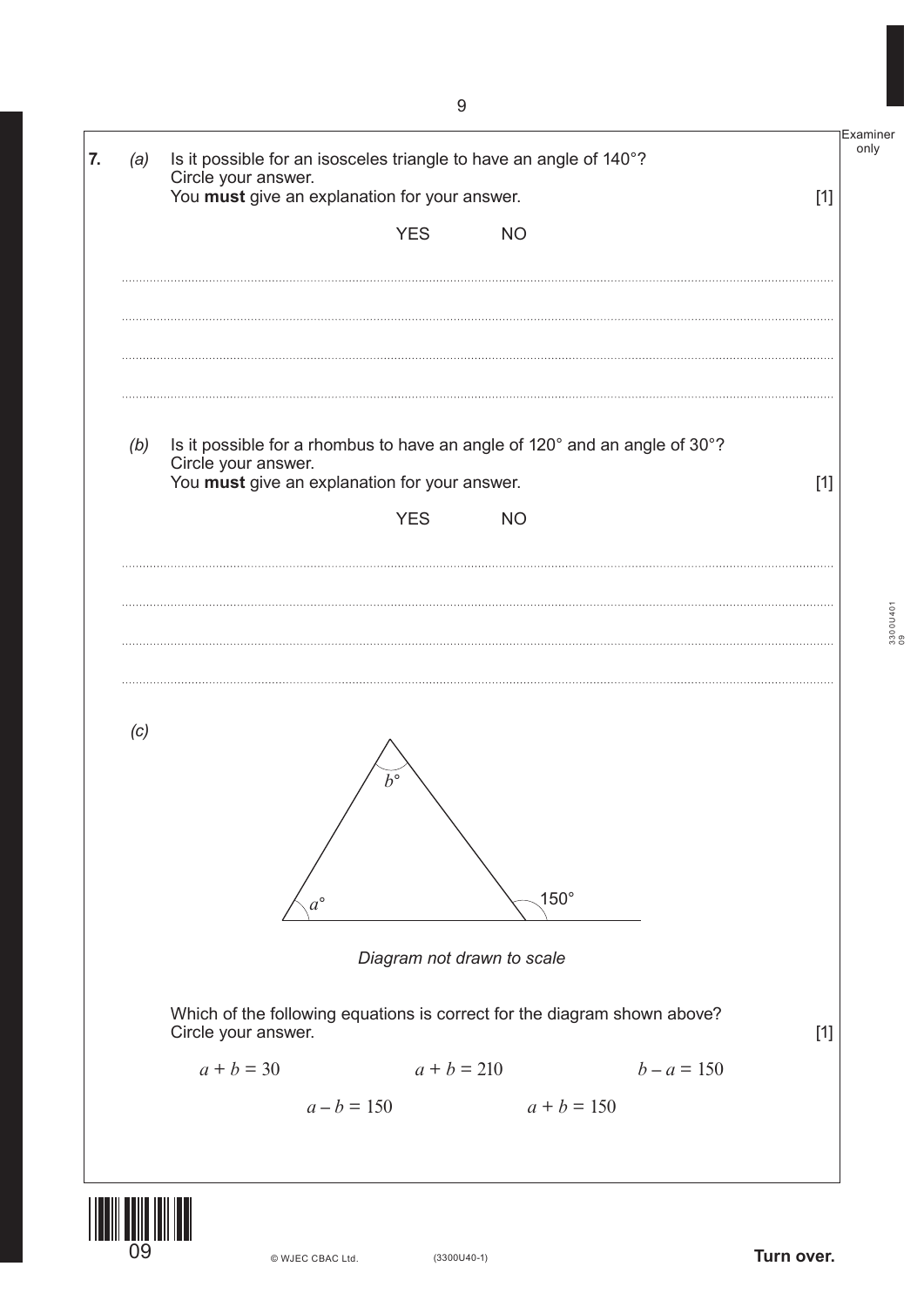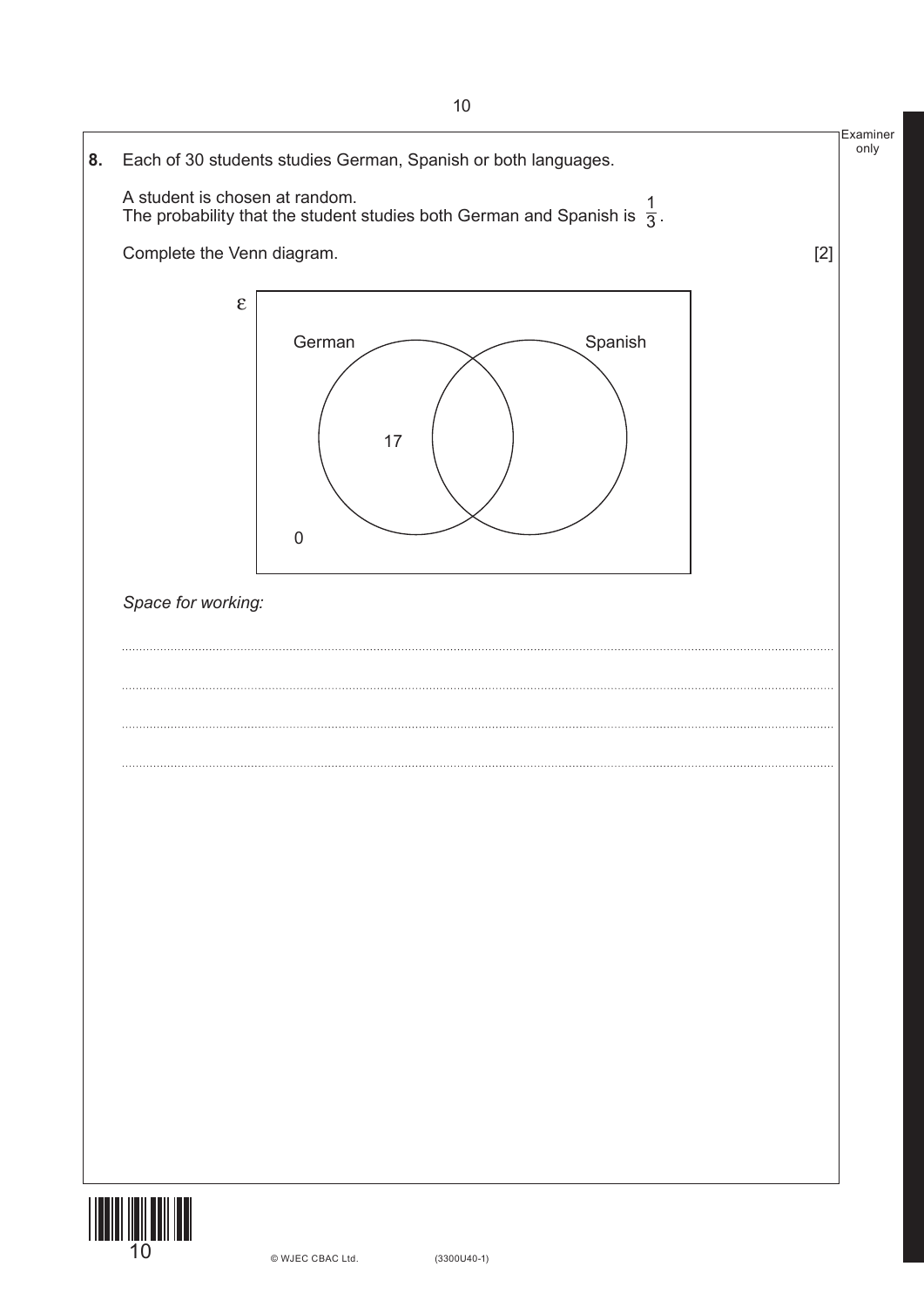

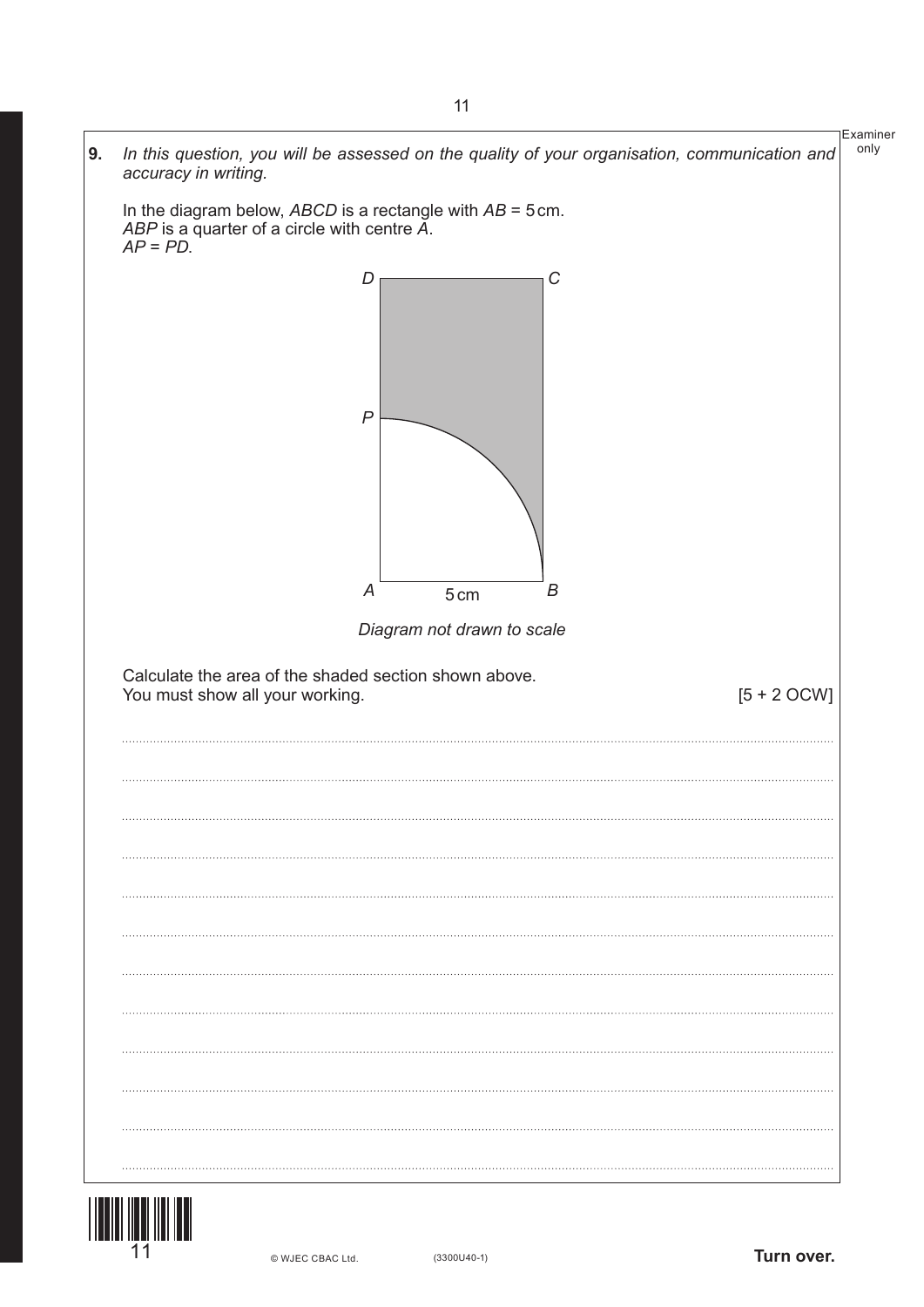|     | Dice A is a cube. It shows the numbers 1 to 6.                                      |               |               |               |                |       |  |
|-----|-------------------------------------------------------------------------------------|---------------|---------------|---------------|----------------|-------|--|
|     | Dice B is a tetrahedron. It shows the numbers 1 to 4.                               |               |               |               |                |       |  |
|     | Caryl throws both dice.                                                             |               |               |               |                |       |  |
|     | What is the probability that she throws a 5 on dice A and a 3 on dice B?            |               |               |               |                | $[2]$ |  |
|     |                                                                                     |               |               |               |                |       |  |
|     |                                                                                     |               |               |               |                |       |  |
|     |                                                                                     |               |               |               |                |       |  |
|     |                                                                                     |               |               |               |                |       |  |
| (b) | Asif has a biased four-sided dice.<br>The dice shows the numbers 10, 20, 30 and 40. |               |               |               |                |       |  |
|     | Asif throws the dice once.                                                          |               |               |               |                |       |  |
|     | The table below gives the probability of obtaining each number.                     |               |               |               |                |       |  |
|     | Number                                                                              | 10            | 20            | 30            | 40             |       |  |
|     | Probability                                                                         | $\frac{1}{2}$ | $\frac{1}{5}$ | $\frac{1}{5}$ | $\frac{1}{10}$ |       |  |
|     | What is the probability that Asif throws a 30 or a 40?                              |               |               |               |                | $[2]$ |  |
|     |                                                                                     |               |               |               |                |       |  |
|     |                                                                                     |               |               |               |                |       |  |
|     |                                                                                     |               |               |               |                |       |  |
|     |                                                                                     |               |               |               |                |       |  |
|     |                                                                                     |               |               |               |                |       |  |
|     |                                                                                     |               |               |               |                |       |  |
|     |                                                                                     |               |               |               |                |       |  |
|     |                                                                                     |               |               |               |                |       |  |

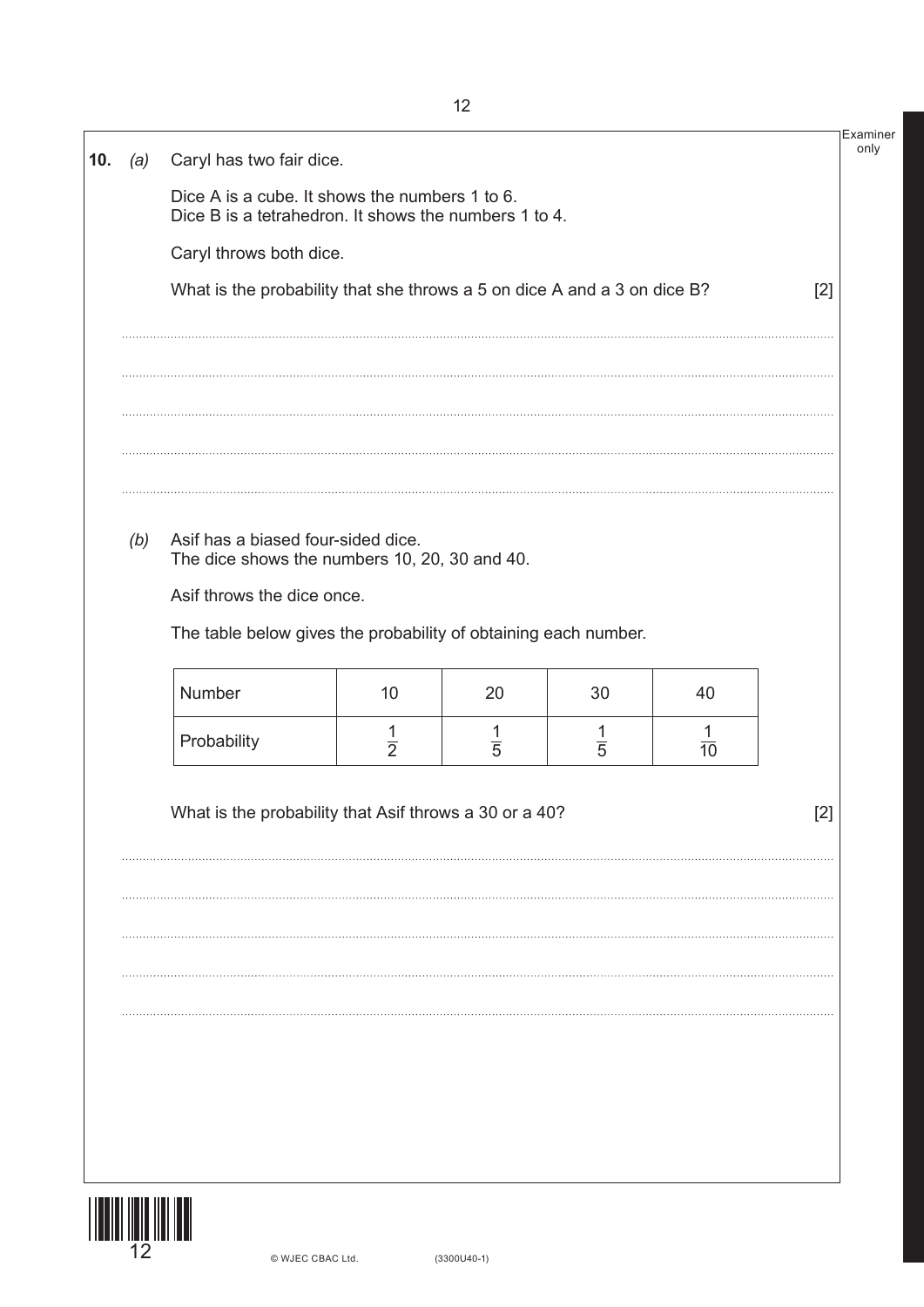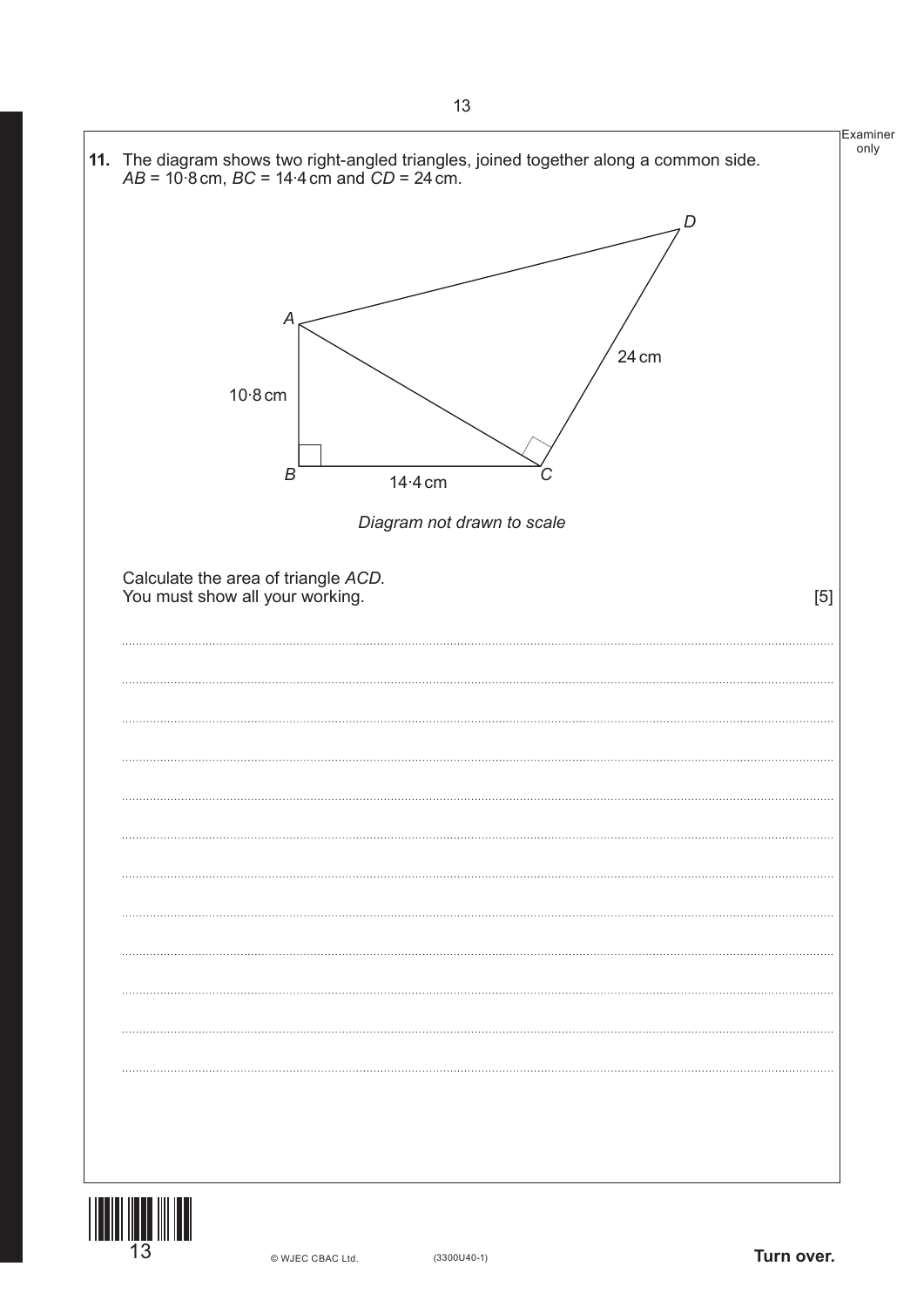|                           | $x^3 - 5x - 350 = 0$                                                                                                          |       |
|---------------------------|-------------------------------------------------------------------------------------------------------------------------------|-------|
| lies between 7.2 and 7.3. |                                                                                                                               |       |
|                           | Use the method of trial and improvement to find this solution correct to 2 decimal places.<br>You must show all your working. | $[4]$ |
|                           |                                                                                                                               |       |
|                           |                                                                                                                               |       |
|                           |                                                                                                                               |       |
|                           |                                                                                                                               |       |
|                           |                                                                                                                               |       |
|                           |                                                                                                                               |       |
|                           |                                                                                                                               |       |
|                           |                                                                                                                               |       |
|                           |                                                                                                                               |       |
|                           |                                                                                                                               |       |
|                           |                                                                                                                               |       |
|                           |                                                                                                                               |       |
|                           |                                                                                                                               |       |
|                           |                                                                                                                               |       |
|                           |                                                                                                                               |       |
|                           |                                                                                                                               |       |
|                           |                                                                                                                               |       |

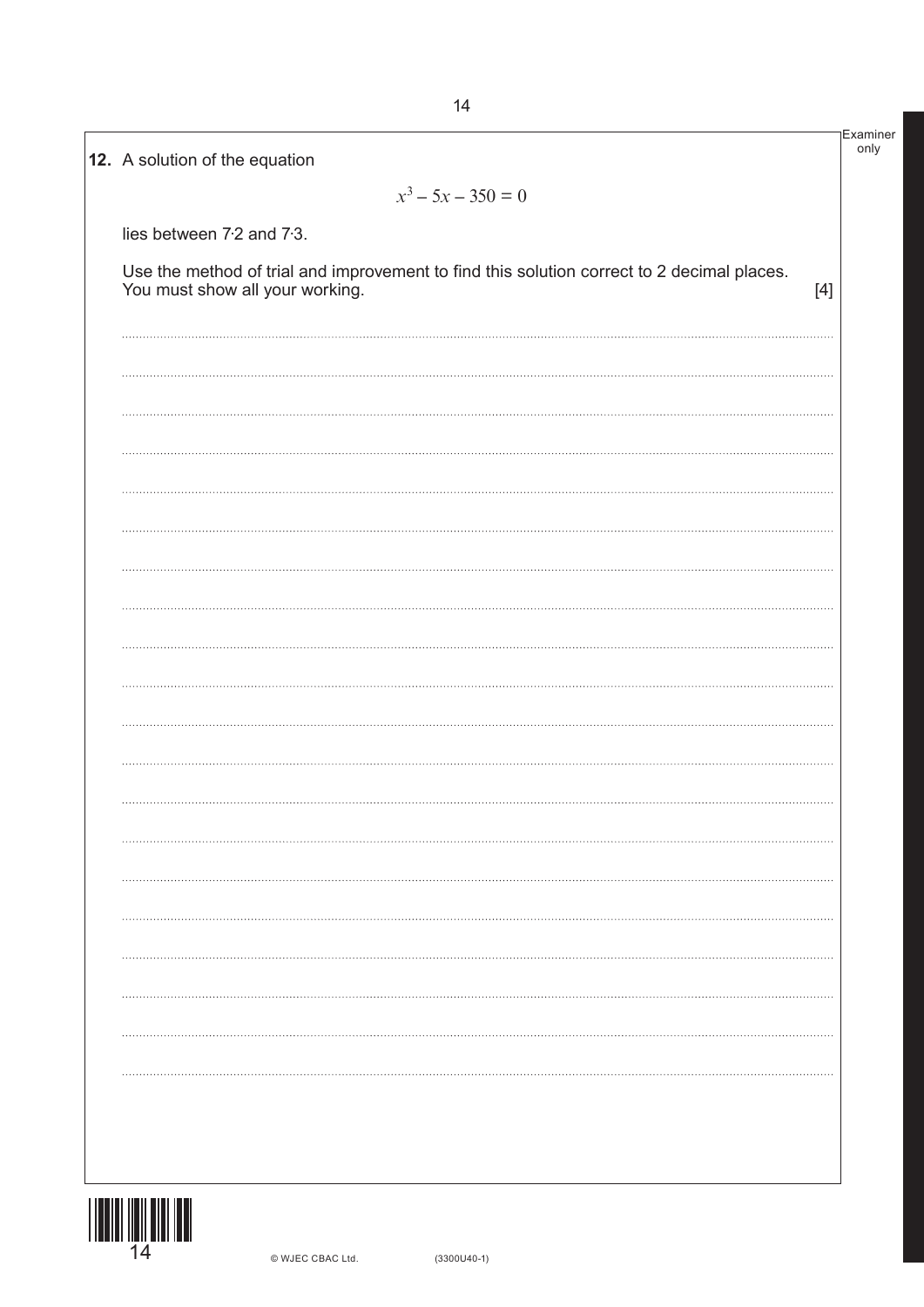|     |     |                                                                                    |               |                  |                | Examiner |
|-----|-----|------------------------------------------------------------------------------------|---------------|------------------|----------------|----------|
| 13. | (a) | Which one of the following options describes $2x + 5y$ ?<br>Circle your answer.    |               |                  |                | $[1]$    |
|     |     |                                                                                    | an equation   | a formula        | an expression  |          |
|     |     |                                                                                    | an inequality |                  | none of these  |          |
|     | (b) | Which one of the following options describes $3x - 2 = 7$ ?<br>Circle your answer. |               |                  |                | $[1]$    |
|     |     |                                                                                    | an equation   | a formula        | an expression  |          |
|     |     |                                                                                    | an inequality |                  | none of these  |          |
|     |     | <b>14.</b> Data for different values of $t$ are shown in the table below.          |               |                  |                |          |
|     |     |                                                                                    |               |                  |                |          |
|     |     |                                                                                    |               | $\boldsymbol{t}$ | Frequency      |          |
|     |     |                                                                                    |               | $0 \leq t < 5$   | 8              |          |
|     |     |                                                                                    |               | $5 \leq t < 10$  | $\mathbf 0$    |          |
|     |     |                                                                                    |               | $10 \le t < 15$  | $\overline{7}$ |          |
|     |     |                                                                                    |               | $15 \leq t < 20$ | 5              |          |
|     |     | Calculate an estimate for the mean value of $t$ .                                  |               |                  |                | $[4]$    |
|     |     |                                                                                    |               |                  |                |          |
|     |     |                                                                                    |               |                  |                |          |
|     |     |                                                                                    |               |                  |                |          |
|     |     |                                                                                    |               |                  |                |          |
|     |     |                                                                                    |               |                  |                |          |
|     |     |                                                                                    |               |                  |                |          |
|     |     |                                                                                    |               |                  |                |          |
|     |     |                                                                                    |               |                  |                |          |

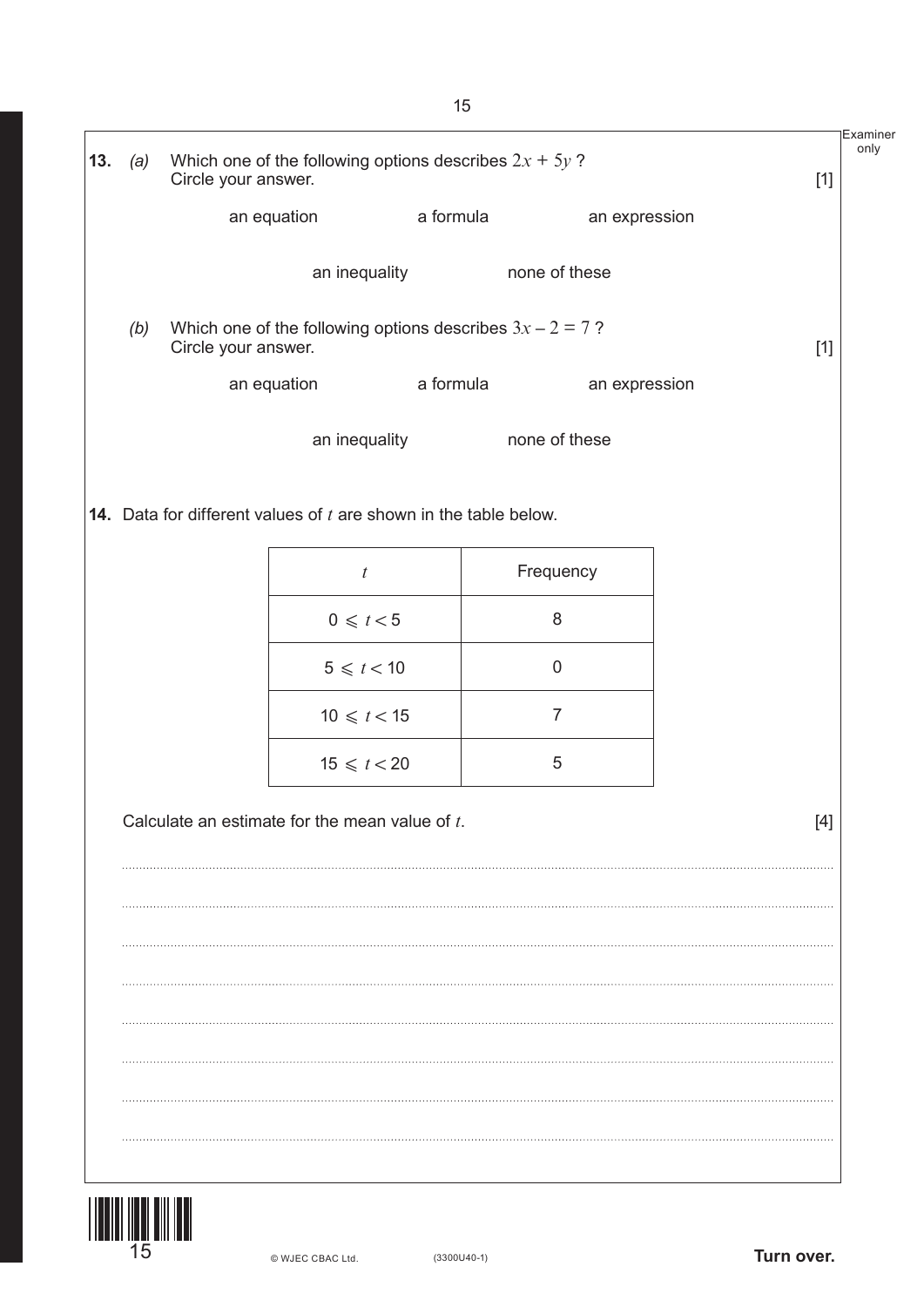

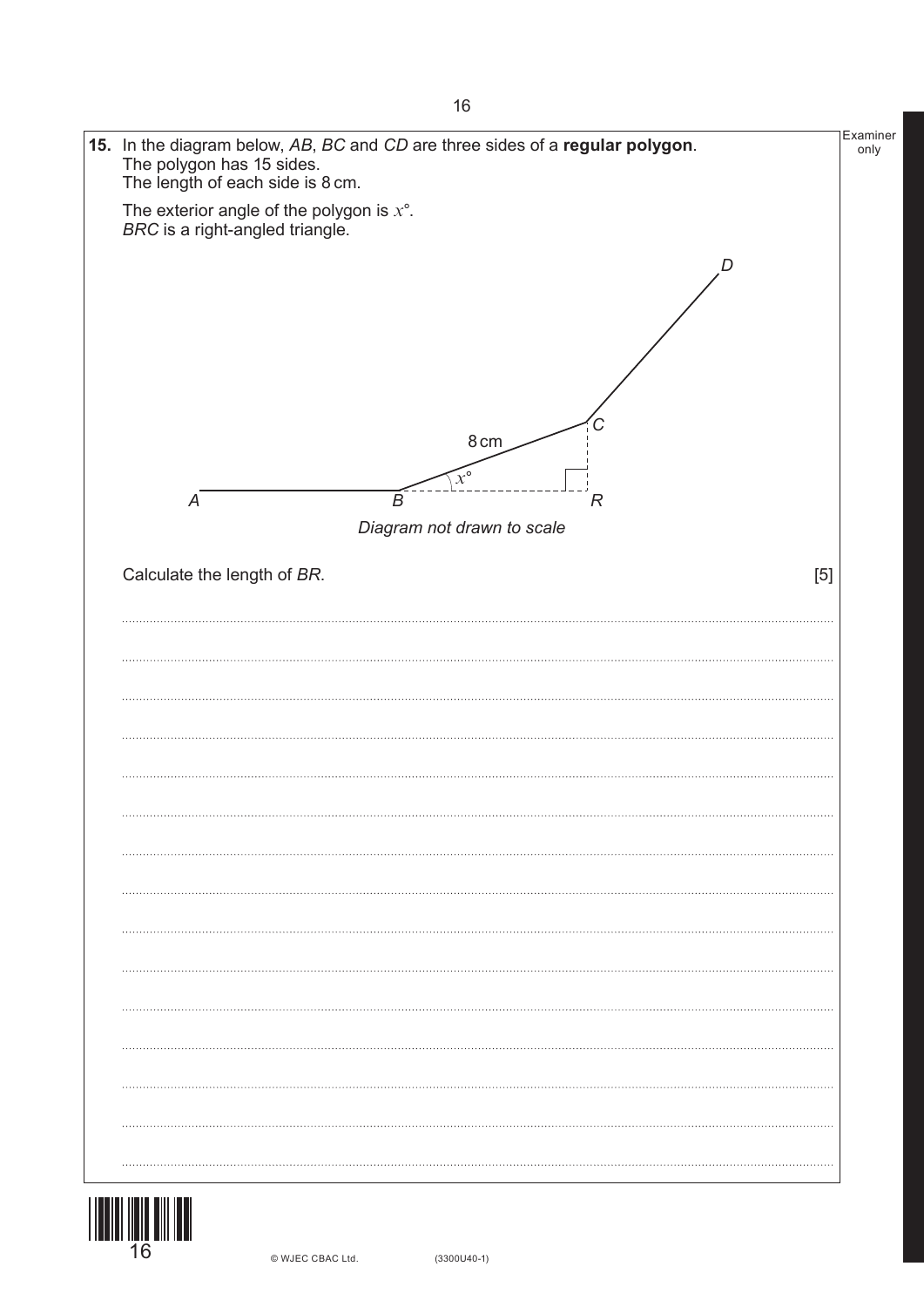| <b>16.</b> Calculate the value of $(3.2 \times 10^7) \times (8.3 \times 10^{-2})$ .<br>Give your answer in standard form.<br>[2]                 | Examiner<br>only |
|--------------------------------------------------------------------------------------------------------------------------------------------------|------------------|
|                                                                                                                                                  |                  |
| 17. The lengths of the sides of a rectangle are given as 24 cm and 15 cm.<br>Each measurement is given correct to the nearest centimetre.        |                  |
| Calculate the difference between the greatest possible perimeter of the rectangle and the least<br>possible perimeter of the rectangle.<br>$[3]$ |                  |
|                                                                                                                                                  |                  |
|                                                                                                                                                  |                  |
|                                                                                                                                                  |                  |
|                                                                                                                                                  |                  |
|                                                                                                                                                  |                  |
|                                                                                                                                                  |                  |
|                                                                                                                                                  |                  |
|                                                                                                                                                  |                  |
|                                                                                                                                                  |                  |
|                                                                                                                                                  |                  |
|                                                                                                                                                  |                  |
|                                                                                                                                                  |                  |
|                                                                                                                                                  |                  |

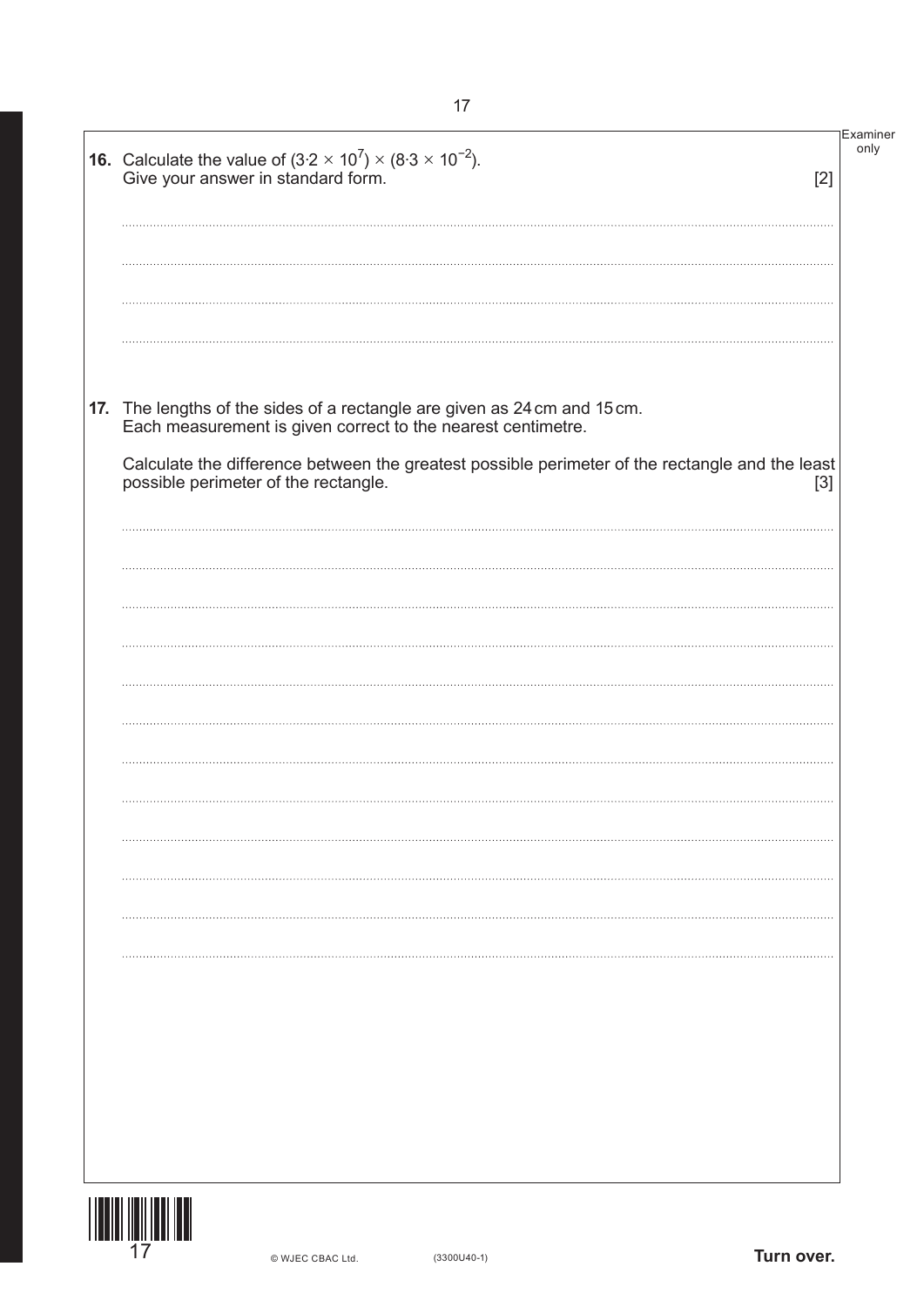| You must show all your working.<br> | $3x - 2y = 14$<br>$7x + 3y = 25$ |  |
|-------------------------------------|----------------------------------|--|
|                                     | $[4]$                            |  |
|                                     |                                  |  |
|                                     |                                  |  |
|                                     |                                  |  |
|                                     |                                  |  |
|                                     |                                  |  |
|                                     |                                  |  |
|                                     |                                  |  |
|                                     |                                  |  |
|                                     |                                  |  |
|                                     |                                  |  |
|                                     |                                  |  |
|                                     |                                  |  |
|                                     |                                  |  |
|                                     |                                  |  |
|                                     |                                  |  |
|                                     |                                  |  |
|                                     |                                  |  |
|                                     |                                  |  |
|                                     |                                  |  |
|                                     |                                  |  |
|                                     |                                  |  |

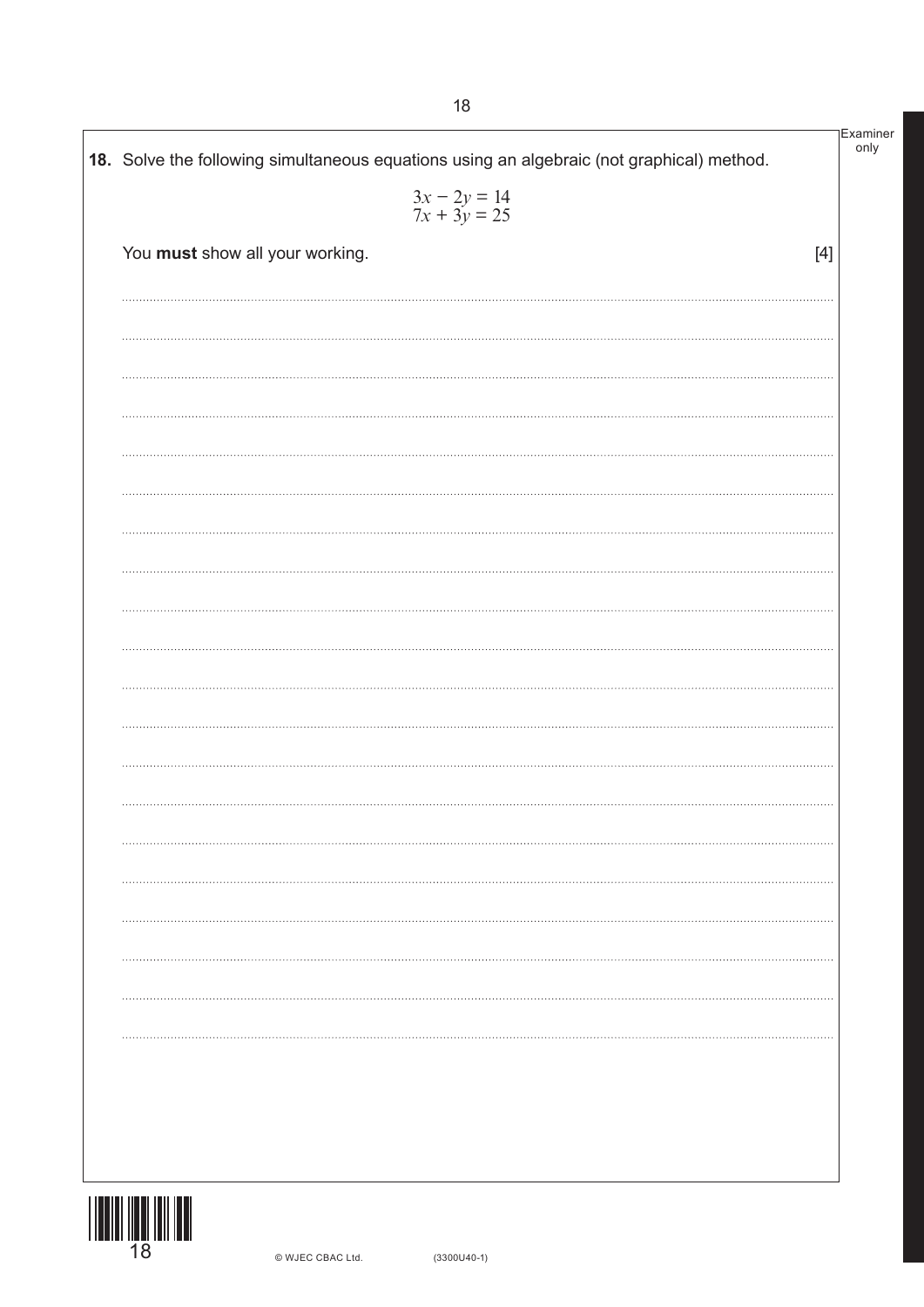|                                                                                                            | <b>Examiner</b><br>only                                                                                                                                                            |
|------------------------------------------------------------------------------------------------------------|------------------------------------------------------------------------------------------------------------------------------------------------------------------------------------|
|                                                                                                            |                                                                                                                                                                                    |
| D<br>ν<br>Α<br>Ő<br>7.5 cm<br>$\chi$<br>਼<br>$4.7$ cm<br>B<br>Diagram not drawn to scale                   |                                                                                                                                                                                    |
| Give the reason why $\overrightarrow{ABC}$ is 90°.<br>(i)<br>$[1]$                                         |                                                                                                                                                                                    |
| Calculate the size of angle $x$ .<br>(ii)<br>$[3]$                                                         |                                                                                                                                                                                    |
| Write down the size of angle $y$ .<br>State the circle theorem you have used to find your answer.<br>$[2]$ |                                                                                                                                                                                    |
|                                                                                                            | 19. The diagram below shows a circle with centre at point O.<br>A, B, C and D are all points on the circumference of the circle.<br>$AB = 7.5$ cm and $BC = 4.7$ cm.<br>(a)<br>(b) |



## **END OF PAPER**